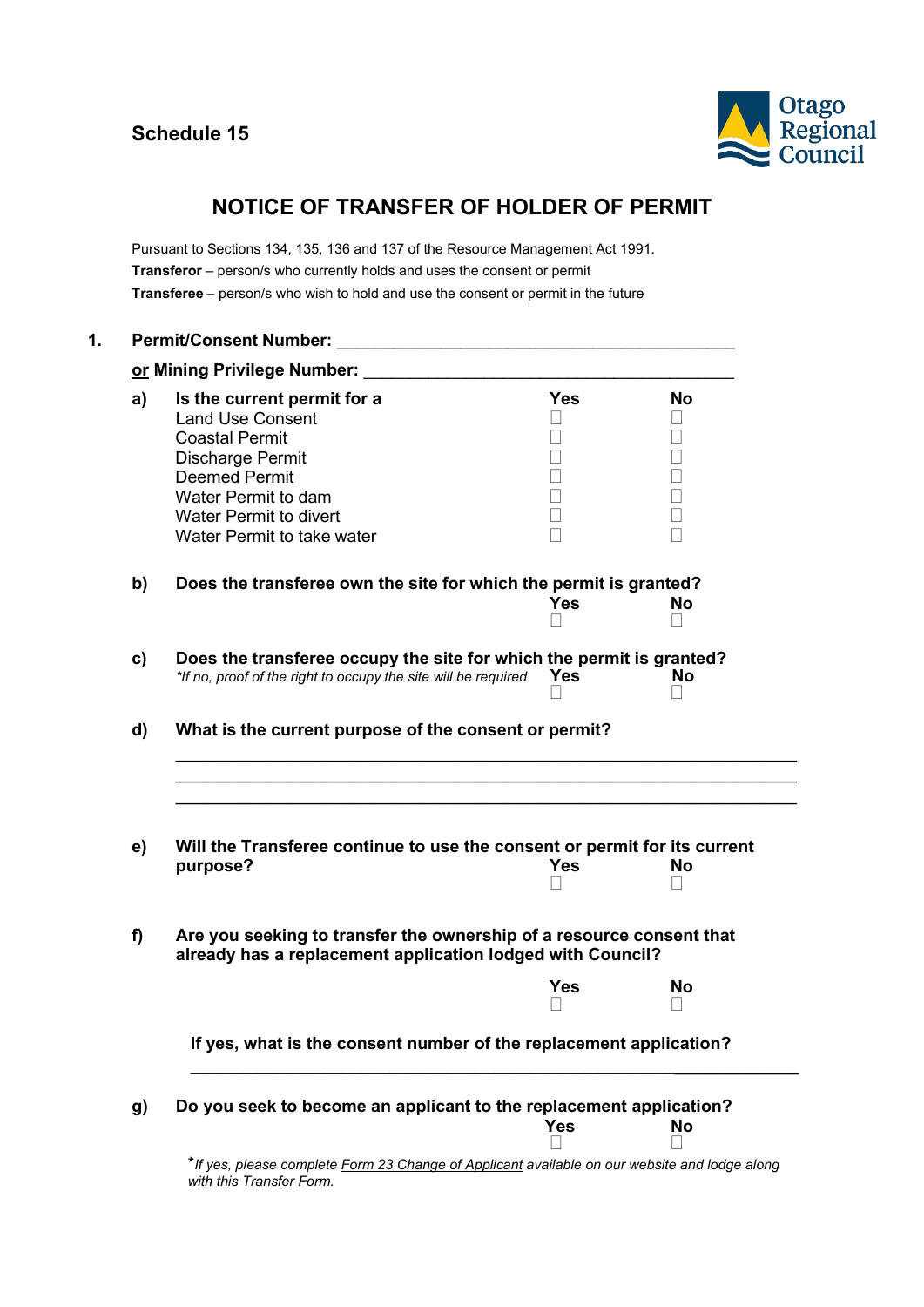### **2. For Water Permits to take water only**: *\* If not a water permit, continue to No.3*

- **a) Does the Transferor intend to transfer the permit for a limited period only? Yes No**  $\Box$ **If yes, please state date period** \_\_\_\_/\_\_\_\_/\_\_\_\_ **to** \_\_\_\_/\_\_\_\_/\_\_\_\_
- **b) Please provide the legal description/s of the land/s where the water is being used.**

\_\_\_\_\_\_\_\_\_\_\_\_\_\_\_\_\_\_\_\_\_\_\_\_\_\_\_\_\_\_\_\_\_\_\_\_\_\_\_\_\_\_\_\_\_\_\_\_\_\_\_\_\_\_\_\_\_\_\_ \_\_\_\_\_\_\_\_\_\_\_\_\_\_\_\_\_\_\_\_\_\_\_\_\_\_\_\_\_\_\_\_\_\_\_\_\_\_\_\_\_\_\_\_\_\_\_\_\_\_\_\_\_\_\_\_\_\_\_ \_\_\_\_\_\_\_\_\_\_\_\_\_\_\_\_\_\_\_\_\_\_\_\_\_\_\_\_\_\_\_\_\_\_\_\_\_\_\_\_\_\_\_\_\_\_\_\_\_\_\_\_\_\_\_\_\_\_\_

- **c) (i) Has the water permit been exercised within the past 5 years? Yes / No**
	- **(ii) Have you provided evidence of this use in the past to Council? Yes / No**

*Note: if you answered No to d(ii), please attach evidence of the dates and amounts of water taken* for this period, as per conditions of the consent to be transferred. There will be delays and costsin *processing the transfer if no evidence has been provided either in the past or with this application.*

#### **3. I/we wish to transfer:**

- $\Box$  Full interest.
- $\Box$  Share. Please define share/s:  $\Box$

*\* If shares are not already defined on the permit/consent/mining privilegethen the signatures of ALL holders are required*.

\_\_\_\_\_\_\_\_\_\_\_\_\_\_\_\_\_\_\_\_\_\_\_\_\_\_\_\_\_\_\_\_\_\_\_\_\_\_\_\_\_\_\_\_\_\_\_\_\_\_\_\_\_\_\_\_\_\_\_\_\_\_\_\_ \_\_\_\_\_\_\_\_\_\_\_\_\_\_\_\_\_\_\_\_\_\_\_\_\_\_\_\_\_\_\_\_\_\_\_\_\_\_\_\_\_\_\_\_\_\_\_\_\_\_\_\_\_\_\_\_\_\_\_\_\_\_\_\_ \_\_\_\_\_\_\_\_\_\_\_\_\_\_\_\_\_\_\_\_\_\_\_\_\_\_\_\_\_\_\_\_\_\_\_\_\_\_\_\_\_\_\_\_\_\_\_\_\_\_\_\_\_\_\_\_\_\_\_\_\_\_\_\_ \_\_\_\_\_\_\_\_\_\_\_\_\_\_\_\_\_\_\_\_\_\_\_\_\_\_\_\_\_\_\_\_\_\_\_\_\_\_\_\_\_\_\_\_\_\_\_\_\_\_\_\_\_\_\_\_\_\_\_\_\_\_\_\_

\_\_\_\_\_\_\_\_\_\_\_\_\_\_\_\_\_\_\_\_\_\_\_\_\_\_\_\_\_\_\_\_\_\_\_\_\_\_\_\_\_\_\_\_\_\_\_\_\_\_\_\_\_\_\_\_\_\_\_\_\_\_\_\_ \_\_\_\_\_\_\_\_\_\_\_\_\_\_\_\_\_\_\_\_\_\_\_\_\_\_\_\_\_\_\_\_\_\_\_\_\_\_\_\_\_\_\_\_\_\_\_\_\_\_\_\_\_\_\_\_\_\_\_\_\_\_\_\_ \_\_\_\_\_\_\_\_\_\_\_\_\_\_\_\_\_\_\_\_\_\_\_\_\_\_\_\_\_\_\_\_\_\_\_\_\_\_\_\_\_\_\_\_\_\_\_\_\_\_\_\_\_\_\_\_\_\_\_\_\_\_\_\_

\_\_\_\_\_\_\_\_\_\_\_\_\_\_\_\_\_\_\_\_\_\_\_\_\_\_\_\_\_\_\_\_\_\_\_\_\_\_\_\_\_\_\_\_\_\_\_\_\_\_\_\_\_\_\_\_\_\_\_\_\_\_\_\_ \_\_\_\_\_\_\_\_\_\_\_\_\_\_\_\_\_\_\_\_\_\_\_\_\_\_\_\_\_\_\_\_\_\_\_\_\_\_\_\_\_\_\_\_\_\_\_\_\_\_\_\_\_\_\_\_\_\_\_\_\_\_\_\_ \_\_\_\_\_\_\_\_\_\_\_\_\_\_\_\_\_\_\_\_\_\_\_\_\_\_\_\_\_\_\_\_\_\_\_\_\_\_\_\_\_\_\_\_\_\_\_\_\_\_\_\_\_\_\_\_\_\_\_\_\_\_\_\_

 $\overline{\phantom{a}}$  , and the contribution of the contribution of the contribution of the contribution of the contribution of the contribution of the contribution of the contribution of the contribution of the contribution of the

## **4. Transferor Details:** (transferred from)

**Full Name/s** *\*If transfer involves a Trust or Partnership, please print all names in full*

#### **Postal Address**

**Post Code:** \_\_\_\_\_

 $\overline{\phantom{a}}$ 

**Address for Service (not a PO Box)**

\_\_\_\_\_\_\_\_\_\_\_\_\_\_\_\_\_\_\_\_\_\_\_\_\_\_\_\_\_\_\_\_\_\_\_ **Post Code:** \_\_\_\_\_\_\_\_\_\_\_\_\_\_\_\_\_\_\_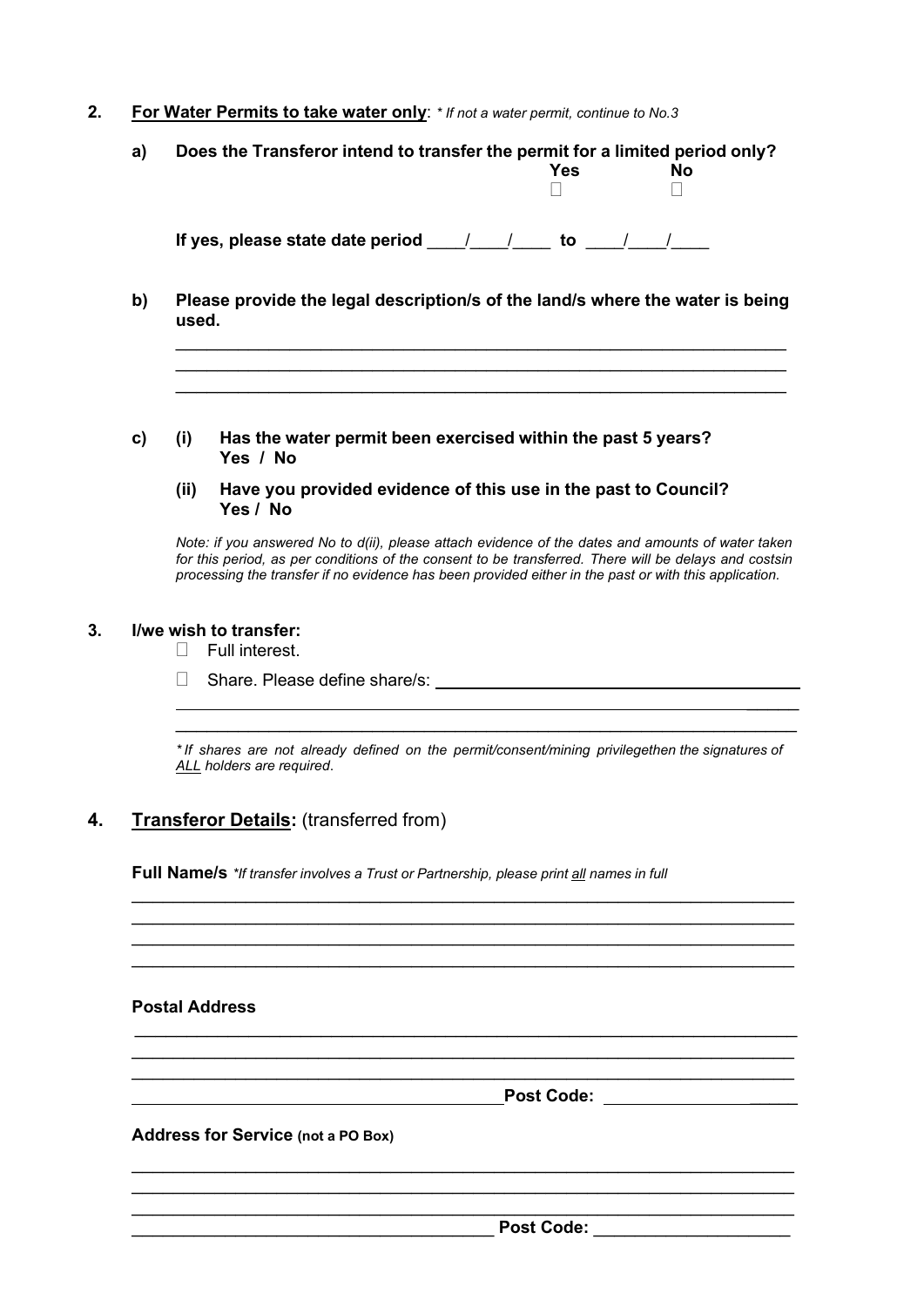## **Daytime Phone No: Daytime Phone** No:

## **Email:** \_\_\_\_\_\_\_\_\_\_\_\_\_\_\_\_\_\_\_\_\_\_\_\_\_\_\_\_\_\_\_\_\_\_\_\_\_\_\_\_\_\_\_\_\_\_\_\_\_\_\_\_\_\_\_\_\_\_\_\_\_\_\_\_

*Otago Regional Council is moving to a paperless consenting process – therefore any correspondence including consents will besent via email, unless you request a paper copy. If you do not prefer contact by electronic means, please tick*

**Signature/s** of all **Transferor/s \****or person authorised to sign on behalf of current permit holder/s*

| Name please print |      |
|-------------------|------|
| Signature         | Date |
|                   |      |
| Name please print |      |
|                   |      |
| Signature         | Date |
|                   |      |
| Name please print |      |
|                   |      |
| Signature         | Date |

# *5.* **Transferee Details:** (transferred to)

**Full Name/s** \**If transfer involves a Trust or Partnership, please print all names in full*

| <b>Postal Address</b>                                                                            |                     |
|--------------------------------------------------------------------------------------------------|---------------------|
|                                                                                                  |                     |
|                                                                                                  | Post Code: ________ |
| <b>Address for Service (not a PO Box)</b>                                                        |                     |
|                                                                                                  |                     |
|                                                                                                  | <b>Post Code:</b>   |
|                                                                                                  |                     |
|                                                                                                  |                     |
| Otogo Dogional Council is moving to a nonorlogo consenting process. therefore any correspondence |                     |

\_\_\_\_\_\_\_\_\_\_\_\_\_\_\_\_\_\_\_\_\_\_\_\_\_\_\_\_\_\_\_\_\_\_\_\_\_\_\_\_\_\_\_\_\_\_\_\_\_\_\_\_\_\_\_\_\_\_\_\_\_\_\_\_

*Otago Regional Council is moving to a paperless consenting process – therefore any correspondence including consents will besent via email, unless you request a paper copy. If you do not prefer contact by electronic means, please tick*